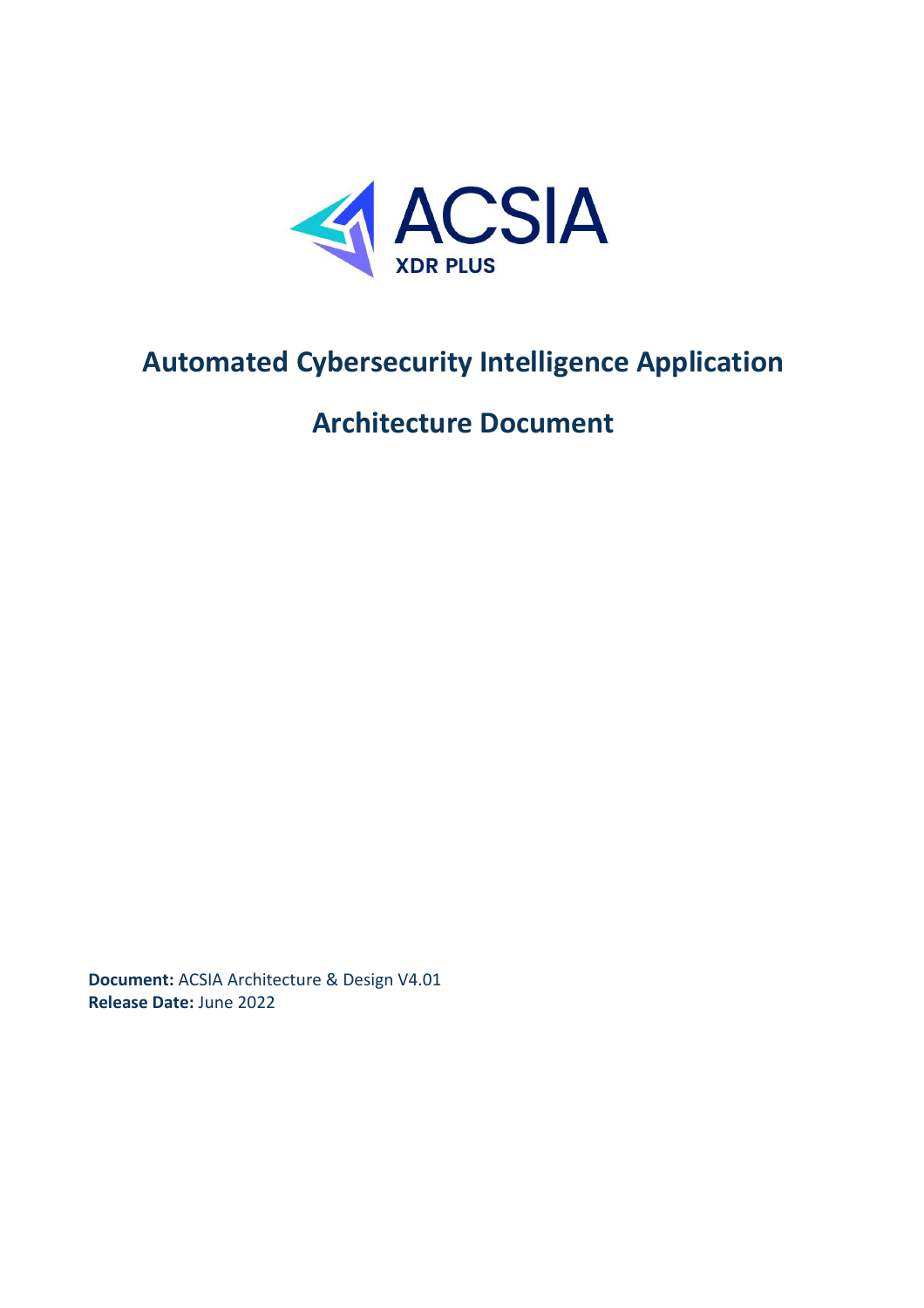



# **Contents**

| $\begin{minipage}{0.9\linewidth} \textbf{Face} \textbf{Pattern} \textbf{Parameter} \textbf{Parameter} \textbf{Parameter} \textbf{Parameter} \textbf{Parameter} \textbf{Parameter} \textbf{Parameter} \textbf{Parameter} \textbf{Parameter} \textbf{Parameter} \textbf{Parameter} \textbf{Parameter} \textbf{Parameter} \textbf{Parameter} \textbf{Parameter} \textbf{Parameter} \textbf{Parameter} \textbf{Parameter} \textbf{Parameter} \textbf{Parameter} \textbf{Parameter} \textbf{Parameter} \textbf{Parameter} \textbf{Parameter} \textbf{Parameter} \textbf{Parameter} \textbf{Parameter} \textbf{Parameter} \textbf{Parameter} \textbf{Parameter} \textbf{Parameter} \textbf{Parameter} \textbf$ |
|----------------------------------------------------------------------------------------------------------------------------------------------------------------------------------------------------------------------------------------------------------------------------------------------------------------------------------------------------------------------------------------------------------------------------------------------------------------------------------------------------------------------------------------------------------------------------------------------------------------------------------------------------------------------------------------------------------|
|                                                                                                                                                                                                                                                                                                                                                                                                                                                                                                                                                                                                                                                                                                          |
|                                                                                                                                                                                                                                                                                                                                                                                                                                                                                                                                                                                                                                                                                                          |
|                                                                                                                                                                                                                                                                                                                                                                                                                                                                                                                                                                                                                                                                                                          |
|                                                                                                                                                                                                                                                                                                                                                                                                                                                                                                                                                                                                                                                                                                          |
|                                                                                                                                                                                                                                                                                                                                                                                                                                                                                                                                                                                                                                                                                                          |
|                                                                                                                                                                                                                                                                                                                                                                                                                                                                                                                                                                                                                                                                                                          |
|                                                                                                                                                                                                                                                                                                                                                                                                                                                                                                                                                                                                                                                                                                          |
|                                                                                                                                                                                                                                                                                                                                                                                                                                                                                                                                                                                                                                                                                                          |
|                                                                                                                                                                                                                                                                                                                                                                                                                                                                                                                                                                                                                                                                                                          |
|                                                                                                                                                                                                                                                                                                                                                                                                                                                                                                                                                                                                                                                                                                          |
|                                                                                                                                                                                                                                                                                                                                                                                                                                                                                                                                                                                                                                                                                                          |
|                                                                                                                                                                                                                                                                                                                                                                                                                                                                                                                                                                                                                                                                                                          |
|                                                                                                                                                                                                                                                                                                                                                                                                                                                                                                                                                                                                                                                                                                          |
|                                                                                                                                                                                                                                                                                                                                                                                                                                                                                                                                                                                                                                                                                                          |
|                                                                                                                                                                                                                                                                                                                                                                                                                                                                                                                                                                                                                                                                                                          |
|                                                                                                                                                                                                                                                                                                                                                                                                                                                                                                                                                                                                                                                                                                          |
|                                                                                                                                                                                                                                                                                                                                                                                                                                                                                                                                                                                                                                                                                                          |
|                                                                                                                                                                                                                                                                                                                                                                                                                                                                                                                                                                                                                                                                                                          |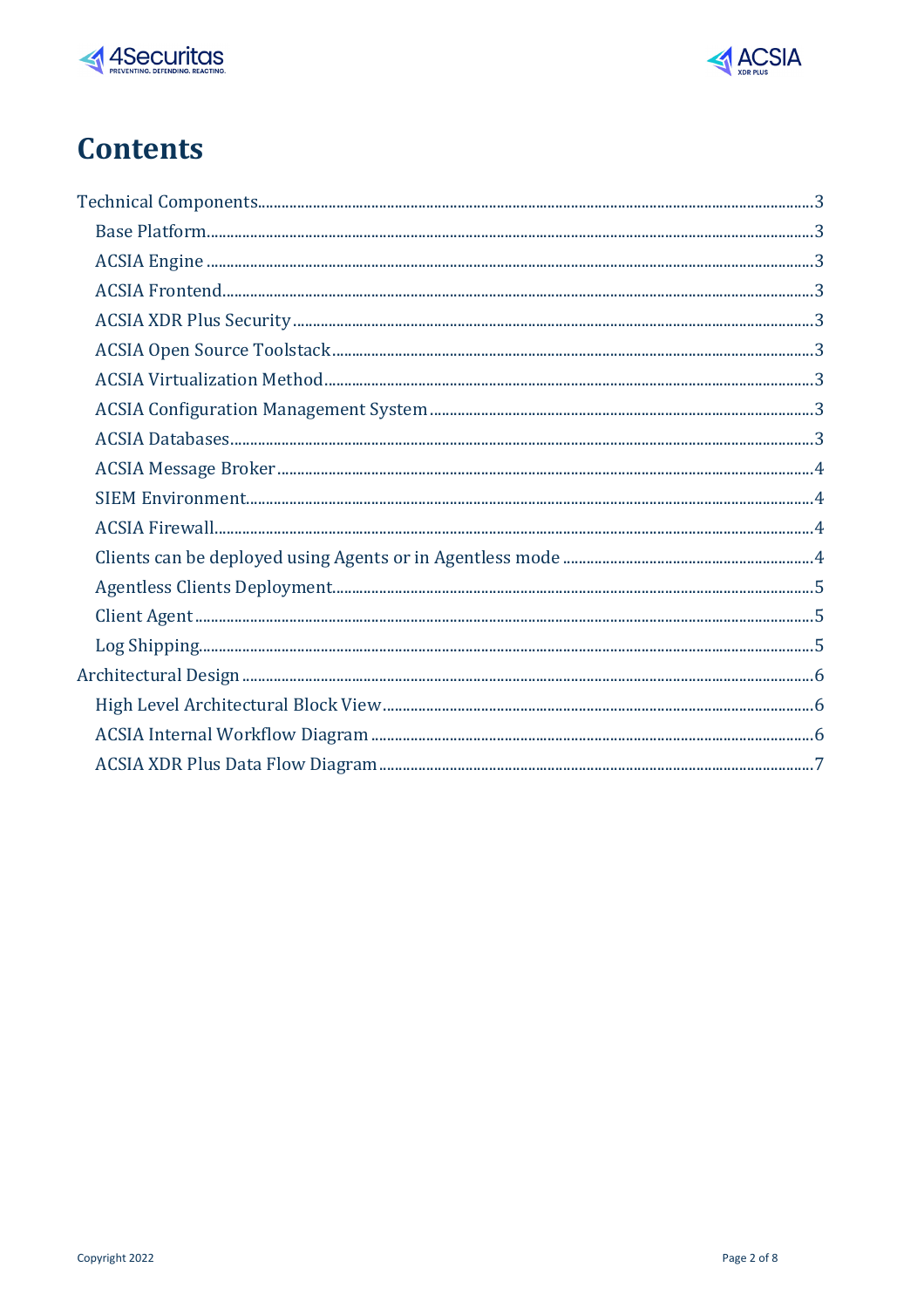



# <span id="page-2-0"></span>**Technical Components**

This document describes the design and architecture of the ACSIA XDR Plus security solution and the major components within it.

#### <span id="page-2-1"></span>**Base Platform**

The ACSIA application engine runs on any of the following major Linux distributions and can be deployed on a physical, virtual, container or cloud platform.

| Ubuntu 20.04 and later | CentOS <sub>7</sub> |
|------------------------|---------------------|
| Red Hat 7 and later    | Debian 11 and later |

#### <span id="page-2-2"></span>**ACSIA Engine**

The core analytical engine of ACSIA is written in the Java Spring framework that includes Spring Boot, Spring Data & Spring Rest.

#### <span id="page-2-3"></span>**ACSIA Frontend**

The frontend is a REST API interface that makes calls to the backend using a combination of React.js and the 'Material Design' language.

### <span id="page-2-4"></span>**ACSIA XDR Plus Security**

ACSIA comes with the following integrated security components:

- OAuth2 Secure delegated access
- Multi factor authentication 2 factor authentication
- TLS for secure communication across clients
- Pwgen Strong random password generator

### <span id="page-2-5"></span>**ACSIA Open Source Toolstack**

There are several opensource tools used by the ACSIA analytical engine including the following:

- 
- 
- Python pip Wazuh Wazuh RabbitMQ
- Binds-utils OSSec Docker
- 
- 
- 
- Whois Sysstat Sysstat Lucene
- Postfix Httpd-tools MySQL
	-
	-
	-
	-
- Bc Logstash Logstash Ansible
	-
- <span id="page-2-6"></span>**ACSIA Virtualization Method** ACSIA uses Docker (Linux Containers) which is an operating-system-level virtualization method for running multiple isolated Linux systems (containers) on a control host using a single Linux kernel.

#### <span id="page-2-7"></span>**ACSIA Configuration Management System**

ACSIA uses Ansible for automating software provisioning, configuration management, and application deployment.

#### <span id="page-2-8"></span>**ACSIA Databases**

ACSIA uses two separate databases which are segregated for security design reasons as follows:

- Wget Elastic Falco • Dsnif • Kibana • Kibana • ElasticBeats
	-
- 
- 
- 
- 
-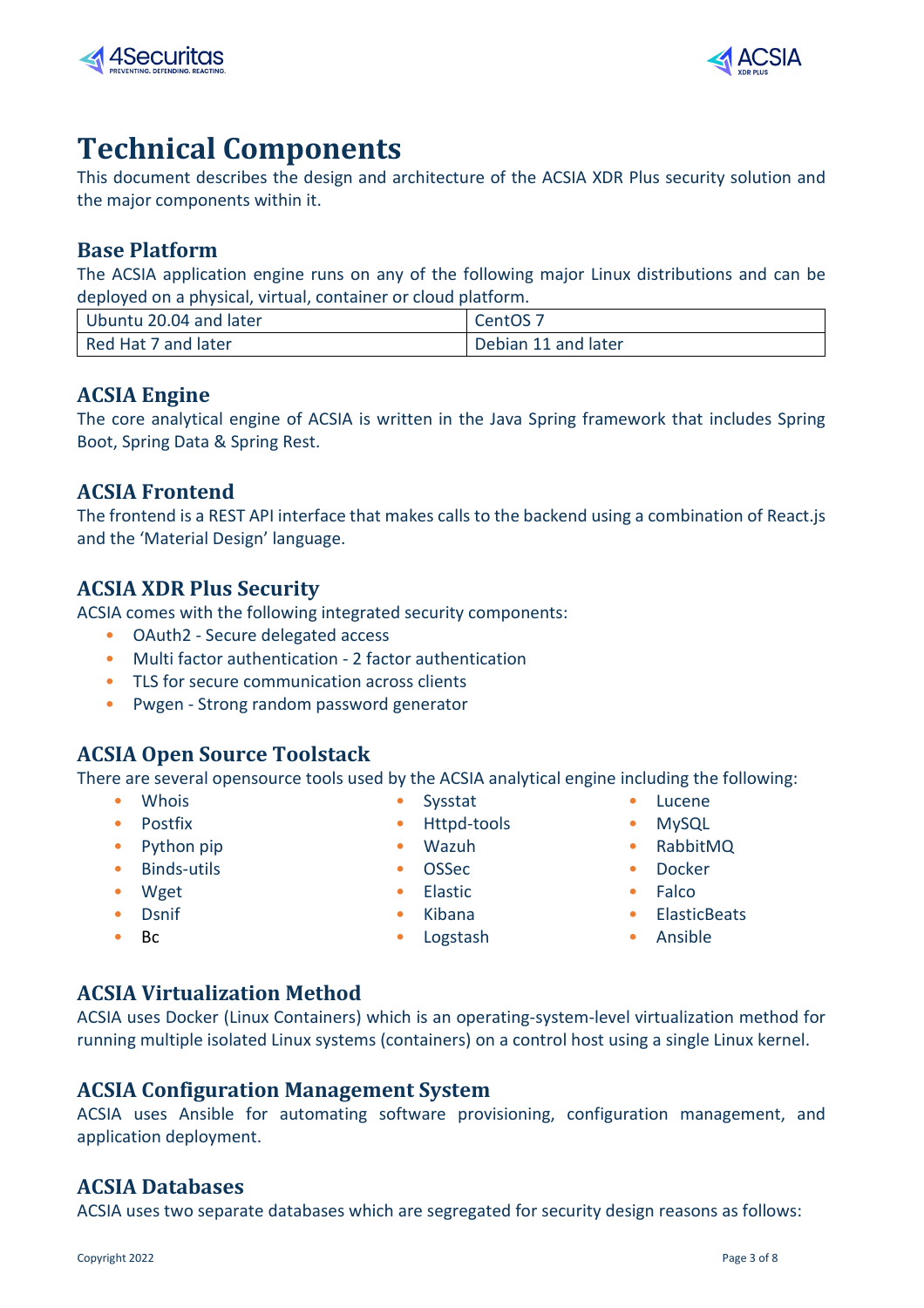



- MariaDB/MySQL
- MongoDB (Elastic)

### <span id="page-3-0"></span>**ACSIA Message Broker**

ACSIA architecture includes RabbitMQ which is the most widely deployed open source message broker.

#### <span id="page-3-1"></span>**SIEM Environment**

ACSIA uses Elastic Stack tools for its SIEM (Security Information and Event Management) centralized log collector along with the following tools:

- **Elastic Search Kibana**
- 
- 
- 
- Lucene ElasticBeats (log shippers)
- Logstash OSSEC agents (log shipper)

### <span id="page-3-2"></span>**ACSIA Firewall**

ACSIA comes with an embedded host-based firewall. The firewall has innovative features such as killing established TCP connections, banning IP addresses at routing table, therefore blacklisting and whitelisting IP addresses as well as locking individual users (host based).

The "Kill Connection" (host-based) feature is implemented using Berkeley Packet Filter (BPF) that provides a raw interface to data link layers, permitting raw link-layer packets to be sent and received and therefore the ability to stop undesired packets at TCP stack.

### <span id="page-3-3"></span>**Clients can be deployed using Agents or in Agentless mode**

ACSIA XDR Plus is a client server architecture and can be deployed using an Agent or in an Agentless mode. The application engine itself has a built-in Elastic stack (Elasticsearch, Logstash and Kibana) and uses Beats provided by Elasticsearch as log shippers.

#### **What is the difference between operating with an agent or an agentless client?**

When deploying the agent, the prerequisites in terms of ports and service user requirements are minimal, i.e. there is no service user prerequisite and the ports are consolidated into a single port which is 443 (https). Furthermore, the agent will work autonomously in case the device is not able to reach the ACSIA engine/server.

Another difference is that the agentless deployment requires multiple ports to be opened on the firewalls (both inbound and outbound), as well as the creation of a service user with privileges on connected devices.

Whether deploying ACSIA XDR Plus with an Agent or operating in Agentless mode, the function of the Beats is to send the following logs to the ACSIA application:

- 
- Web Application Logs **●** Kernel/Registry Logs
- 
- System Logs **●** Network Traffic
	-
- Audit Logs **●** Compliance Related Logs

Both Agent and Agentless modes of operation are described below: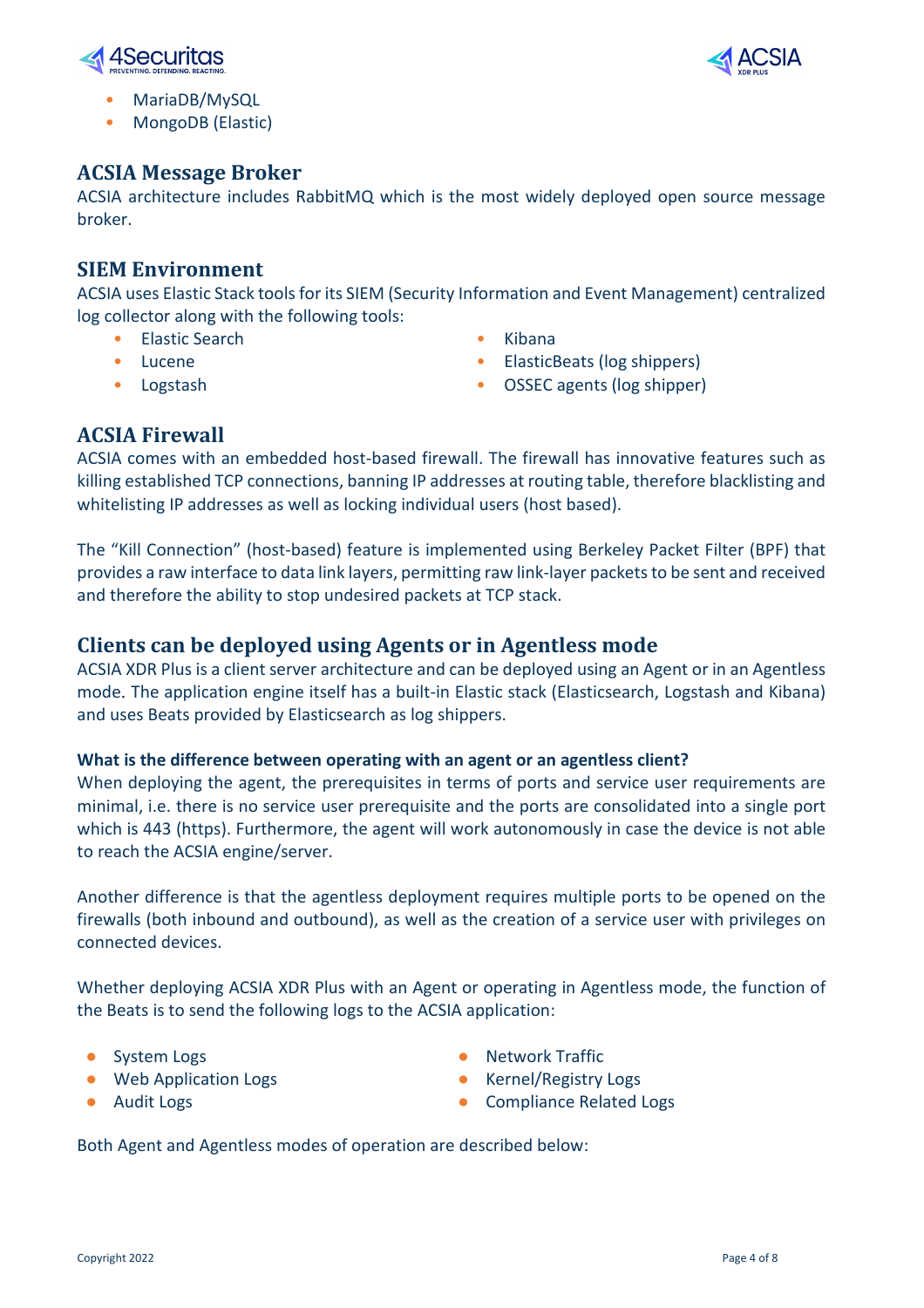# 4Securitas

## <span id="page-4-0"></span>**Agentless Clients Deployment**

The only occurrence where ACSIA XDR Plus interacts with a connected client is when the application wants to ban a malicious IP address or when the end user selects a remediation option provided with the alerts (immediate actions). This is done by ACSIA via its service account (SSH or RDP) so there is no agent required on the client end to perform such action.

ACSIA uses elastic stack shippers and OSSEC/Wazuh agents to receive logs and traffic from the clients. The shippers are called beats and include:

- winlogbeat (windows event logs) packetbeat (network traffic)
- falco (kernel traffic logs) auditbeat (audit logs)
- filebeat (main sysylogs and webapp logs)
- 
- 
- ossec (security and audit related logs)

The following ports between the ACSIA server and clients must be opened: Ports 22 TCP (for Linux clients) and 5986 TCP (for Windows Clients) between the ACSIA server and clients must be opened for use by Ansible playbooks to deploy beats (shippers) on clients as well as executing remediation actions such as blocking offensive IP addresses, locking users etc… The following ports between the clients and ACSIA server must be opened 1514 UDP, 1515 TCP and 5044 TCP.

ACSIA requires a service user to be created on each client (can be centralized using LDAP or AD where available) to push Ansible playbooks.

## <span id="page-4-1"></span>**Client Agent**

A client agent is available starting from v4 of ACSIA XDR Plus. With the agent mode deployment, the aforementioned Beats are bundled into a single package for Windows, Linux and MAC OS operating systems. The bundles can be downloaded from ACSIA UI (see the official guide for details) and will auto-install once the downloaded executable is run. Unlike the agentless mode, the ACSIA agent consolidates all communication ports into unified port 443 (HTTPS) and 444 (TCP/UDP). The agent doesn't require a service user for ACSIA.

# <span id="page-4-2"></span>**Log Shipping**

Beats provided by Elastic search are used as the log shipper to transfer the various log files to the Security Information Event Manager in ACSIA. The data volumes involved are miniscule (being measured in kilobits) so there is no performance overhead on the client or network when deploying ACSIA.

All client traffic is encrypted using Transport Layer Security (TLS V1.2 or later) using client server certificates.

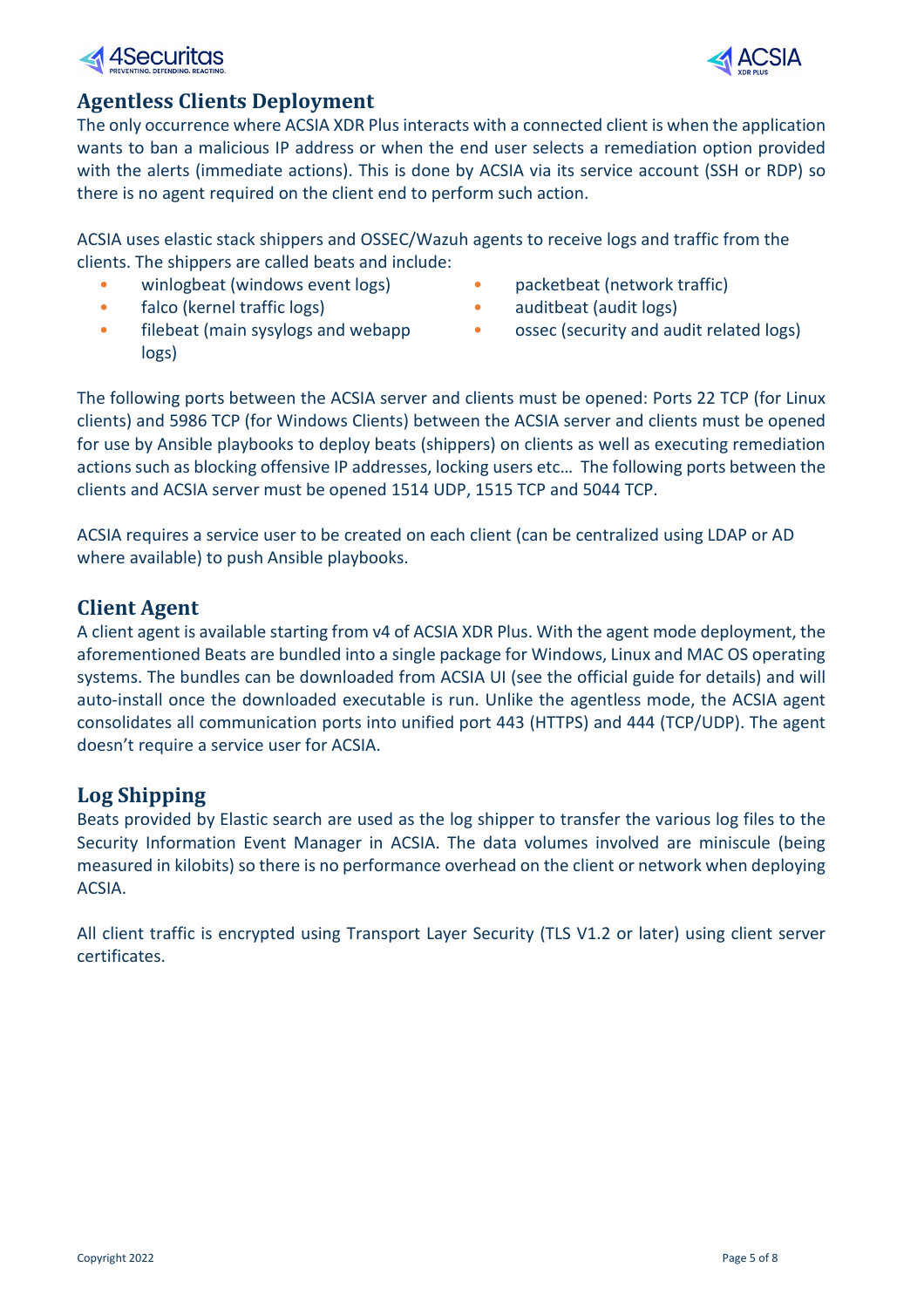



# <span id="page-5-0"></span>**Architectural Design**

## <span id="page-5-1"></span>**High Level Architectural Block View**

The ACSIA XDR Plus product incorporates Endpoint Detection and Response (EDR) capabilities with Intrusion Prevention (IPS) and Intrusion Detection Systems (IDS) into a single platform, all of which are supported by our real-time Security Information and Event Management (SIEM) system.

We have then enhanced this Extended Detection and Response (XDR) by including a predictive Threat Intelligence feed that bans bad IP Addresses, anonymous exit nodes, and sources of malware from accessing the network. Eliminating these sources of threats from being able to even view your network infrastructure. This is why we refer to the product as ACSIA XDR Plus.



Fig 1: Architectural Block View

Integrating the Predictive, Proactive, EDR, IDS and IPS functions into a single Application Engine facilitates the capture and correlation of multiple event types for superior analytical detection, automated remediation and continuous improvement through Artificial Intelligence and Machine Learning.

### <span id="page-5-2"></span>**ACSIA XDR Plus Internal Workflow Diagram**

The workflow diagram (fig 2) depicts ACSIA's architectural workflow and integration points with open source components described earlier in this document.

It also shows the ACSIA server workflow where data from clients are received by 'logstash' and stored in an unstructured form in 'elasticsearch' database. The data stream is queued and managed by the message broker 'RabbitMQ' which serves the analyzer containing the ACSIA core engine.

The analyzed data is enriched and visualized in the ACSIA Web UI (such as alerts, messaging, notifications etc…) and stored in a MySQL database.

Kibana formats all the elasticsearch data and presents it to the end user.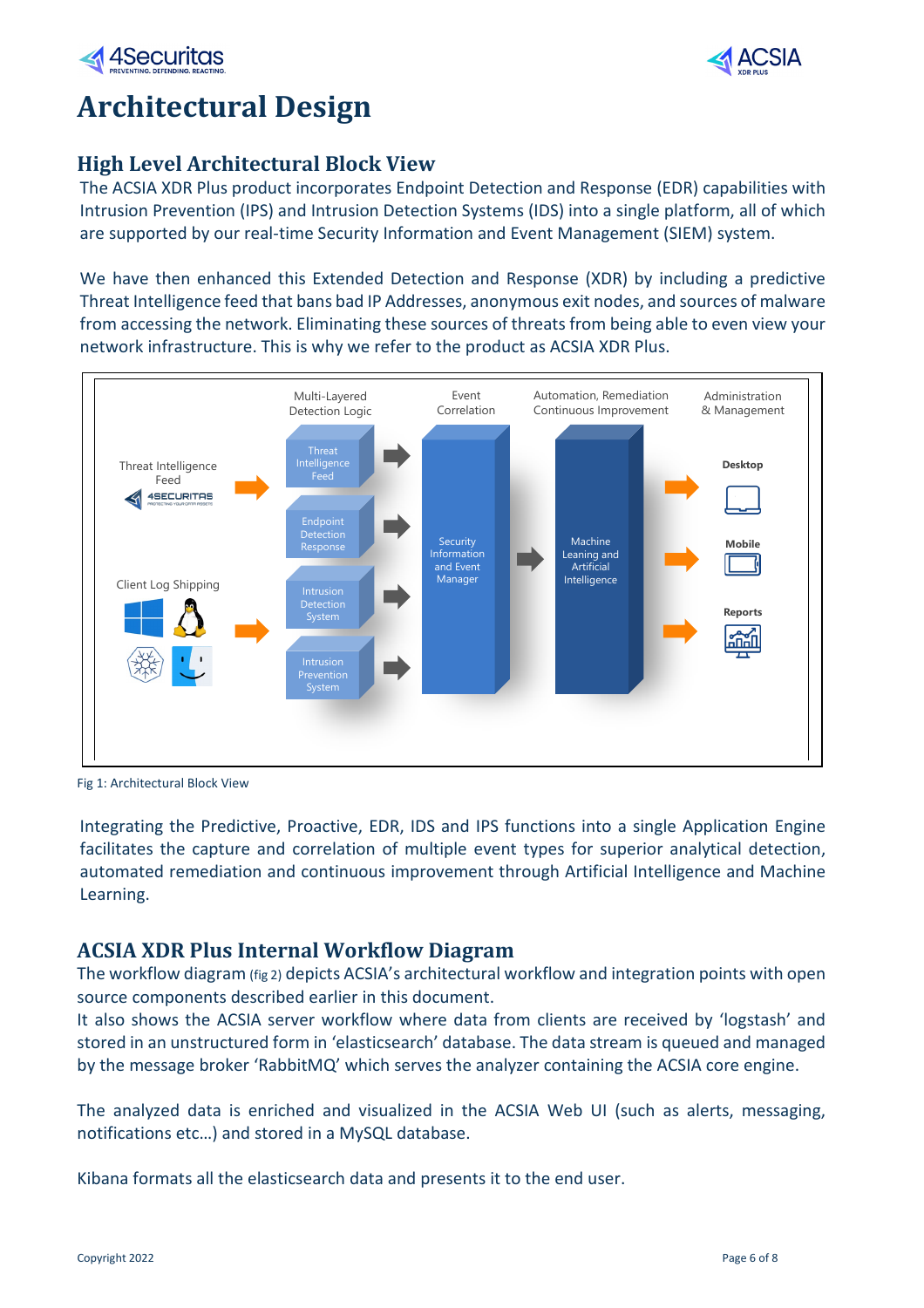





Fig 2: Internal Workflow Diagram

## <span id="page-6-0"></span>**ACSIA XDR Plus Agentless Client Data Flow Diagram**

The following flow chart (fig 3) shows how the Agentless Clients interact with ACSIA by shipping their logs in real time. All open source components used by ACSIA are running within docker containers with the sole exception of the ACSIA analytical engine.



Fig 3: Agentless Client Data flow Diagram

The figure above shows the ACSIA stack showing Elastic Kibana, Logstash, OSSEC, RabbitMQ, and MySQL deployed as Docker container images, while the core Engine and UI are installed on the VM.

## **ACSIA XDR Plus Client Agent Data Flow Diagram**

The following flow chart (fig 4) shows how the agent deployment interacts with ACSIA by shipping their logs in real time through a consolidated secure port such as 443. All open source components used by ACSIA are running within docker containers with the sole exception of the ACSIA analytical engine.